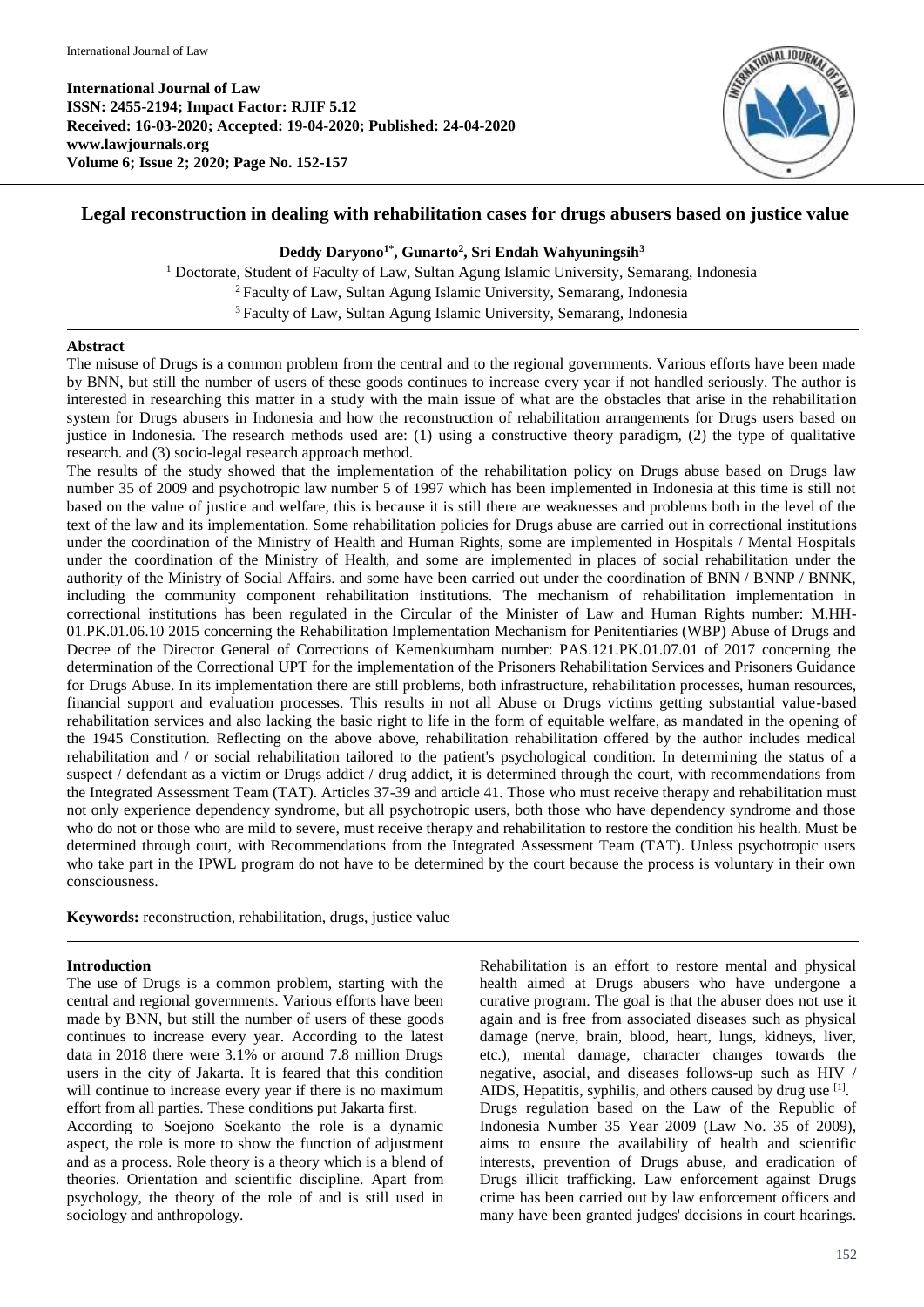This law enforcement is expected to be able to prevent the spread of Drugs trafficking, but in reality the more intensive the law enforcement is, the more the trafficking of Drugs trafficking is increasing.The drug trafficking industry, is part of the activities of transnational crime organizations in addition to other types of crime, namely, smuggling of illegal migrants, arms trafficking, trafficking in nuclear material, transnational criminal organizations and terrorism, trafficking in body parts, theft and smuggling of articles, money laundering.

At present Indonesia already has Republic of Indonesia Law Number. 35 of 2009 concerning Drugs (State Gazette of the Republic of Indonesia Year 2009 Number: 143), dated October 12, 2009, hereinafter referred to as Drugs Law which replaces the Law of the Republic of Indonesia Number. 22 of 2007 concerning Drugs (State Gazette of the Republic of Indonesia Year 2007 Number 67), because as in the weighing part of the Law of the Republic of Indonesia Number 35 of 2009 letter e stated: that Drugs crime has been transnational in nature which is carried out using high modus operandi, sophisticated technology, supported by a wide network of organizations, and has caused many Abusers, especially among the young generation of the nation which is very dangerous to the lives of the people, nation, and country so that Law Number 22 of 1997 concerning Drugs is no longer in accordance with the development of situations and conditions that develop to tackle and eradicate the crime.

Illicit trafficking and Drugs abuse with potential targets of the younger generation have reached various parts of the region and their misuse is evenly distributed across all social strata of society. Basically Drugs are very necessary and have benefits in the fields of health and science, but the use of Drugs becomes dangerous if abuse occurs. In Chapter IV article 9 paragraph (1) of the Drugs Act guarantees the availability of Drugs for health and scientific interests on the one hand, and on the other hand in Chapter XI article 64 paragraph (1) and Articles 70-72 of the Drugs Act regulates prevention illicit Drugs circulation which always leads to abuse, regulation is needed in the Drugs field [2].

Drugs crime based on the Law of the Republic of Indonesia Number 35 Year 2009 (Drugs Act), provides severe criminal sanctions, in addition to being subject to corporal punishment and also subject to criminal fines, but in reality the perpetrators actually are increasing. This is due to the fact that the imposition of criminal sanctions has no deterrent effect on the perpetrators.

Curing Drugs abusers requires a lot of time and also drains a lot of energy and mind. There needs to be such a thing as knowledge, expertise, and also patience in dealing with Drugs abusers. Healing Drugs sufferers can be done in various ways that are diverse and different, such as using spiritual propaganda religious propaganda and love. There was a time when the method of religious spirituality was affective enough to cure Drugs sufferers, but there was a time when it was unable to cure Drugs sufferers. There could even be cases when the method of religious spirituality is applied forcefully to the sufferer, it actually makes the sufferer worse and more likely to enter the Drugs abyss. Many of them also put up a fight when they are blamed and cornered so a special handling must be implemented.

Based on the background description above, the writer wants to research and analyze further about the problem into

a study with the main problem as follows:

- 1. What are the obstacles that arise in the rehabilitation system for Drugs abusers in Indonesia?
- 2. How is the reconstruction of rehabilitation for Drugs users based on justice value in Indonesia?

# **Method of Research**

The paradigm that is used in the research this is the paradigm of constructivism which is the antithesis of the understanding that lay observation and objectivity in finding a reality or science knowledge  $[3]$ . Paradigm also looked at the science of social as an analysis of systematic against *Socially Meaningful Action* through observation directly and in detail to the problem analyzed*.*

The research in writing this dissertation is a qualitative research. Writing aims to provide a description of a society or a certain group of people or a description of a symptom or between two or more symptoms.

Approach (*approach*) the research is to use the approach *of Socio-Legal* [4] , which is based on the norms of law and the theory of the existing legal enforceability of a sociological viewpoint as interpretation or interpretation.

As for the source of research used in this study are:

- 1. Primary Data, is data obtained from information and information from respondents directly obtained through interviews and literature studies.
- 2. Secondary Data, is an indirect source that is able to provide additional and reinforcement of research data. Sources of secondary data in the form of: Primary Legal Material and Secondary Legal Materials and Tertiary Legal Material.

In this study, researchers used data collection techniques, namely literature study, interviews and documentation. In this study, the researcher is a key instrument that is the researcher himself who plans, collects, and interprets the data <sup>[5]</sup>. Qualitative data analysis is the process of searching for, and systematically compiling data obtained from interviews, field notes and documentation by organizing data into categories, describing it into units, synthesizing, compiling into patterns, selecting important names and what will be studied and make conclusions.

# **Research Result and Discussion**

### **1. Obstacles that arise in the rehabilitation system for drugs abusers in Indonesia**

Based on the results of research conducted by the author, the obstacles that arise in the Rehabilitation System for Drugs Abusers in Indonesia can be seen when Polri investigators handle Drugs and psychotropic crimes that are carried out with undercover buy techniques for example. Where the obstacles found are as follows:

# **a. Lack of amount of equipment needed**

Lack of equipment used to conduct investigations or investigations in this case is to conduct wiretapping. Without adequate equipment, it can affect the speed and accuracy of investigators in gathering evidence regarding a narcotic crime. For example, in making covert purchases, investigators admit that they have difficulty in wiretapping which will later be useful as evidence given that evidence is used in revealing and handling narcotic crimes which state that all forms of information both electronic and recorded data or information that can be seen or heard then it will be able to be used as legal evidence in a trial for that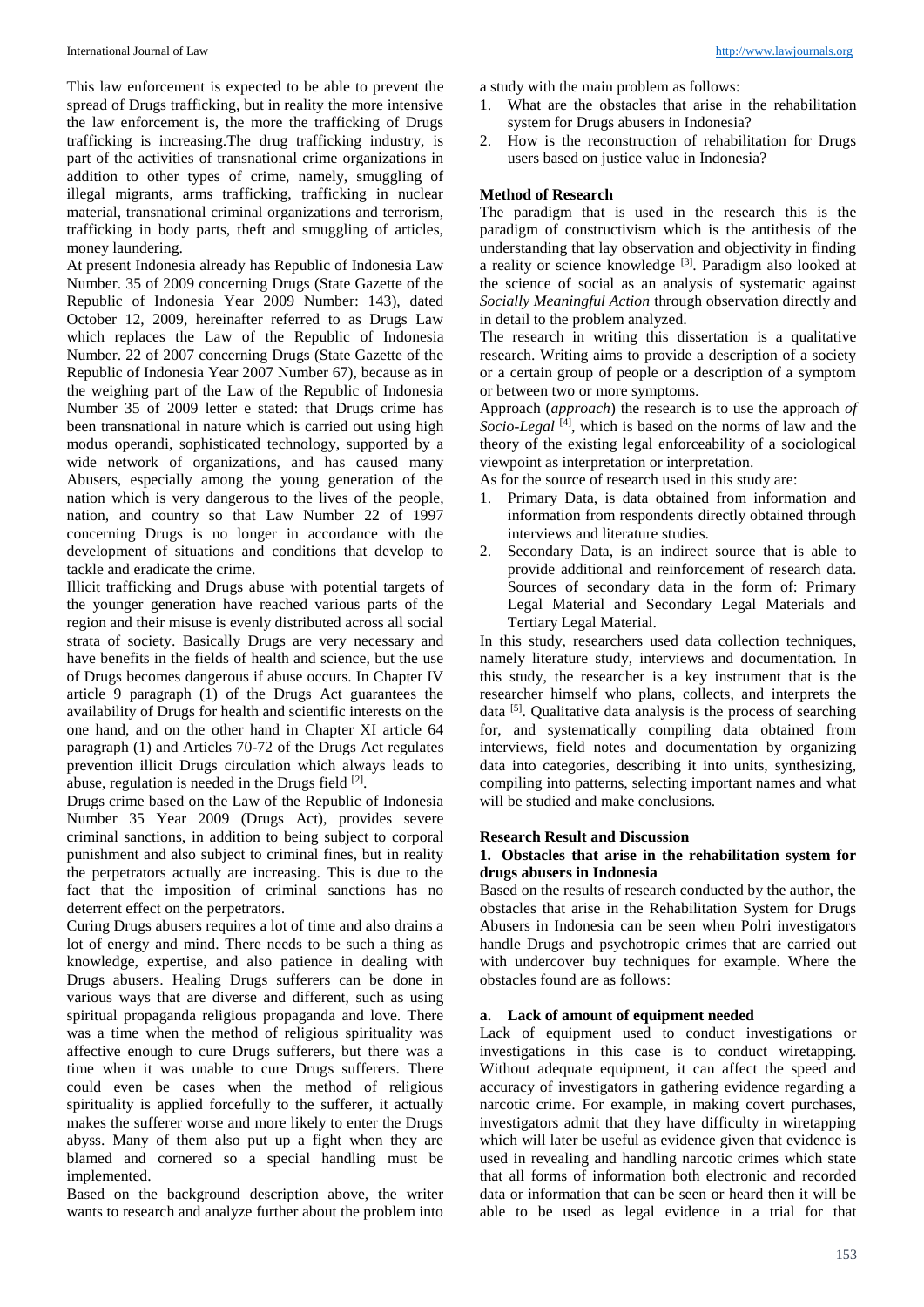#### wiretapping is needed.

#### **b. Limited operational costs**

The process of investigating and investigating with *undercover buy* techniques by investigators in Drugs and Drugs precursors requires high operational costs when compared to investigations in conventional crime. In investigating and investigating narcotic crimes using *undercover buy* techniques, which require substantial operational costs, because bearing in mind these costs also include transportation costs, costs of carrying out *undercover buy* techniques, tapping costs, etc. -other.

### **c. Investigators get terror and become witnesses in the trial**

Although members / infiltration agents have changed their appearance (wearing earrings, tattoos, and long hair), they can still be easily recognized by the Drugs network. This is because, each member / agent, after arresting, he will be a witness in the hearing at the trial and only he knows about the arrest process. In addition, other network members are usually present and mingle in the community to take part in the trial of the case and will recognize witnesses, especially from the members / agents who are present.

In addition, external constraints that arise when handling narcotic crimes and Drugs precursors with *undercover buy* techniques are as follows;

#### **a. Obstacles in obtaining informants / espionage**

The informant himself is a person who has information about a subject that wants to be known, in this case the informant is related to narcotic crime. This informant is a person who can provide a detailed, and accurate explanation regarding what, who, where, when, how and why, in a Drugs crime case [6]. Informants in revealing Drugs crime occupy a very important position, therefore the police in obtaining this informant is very difficult. The task of an informant himself is as a police intermediary in uncovering Drugs cases. He is the person in charge of introducing members of the police to the suspect. Without this informant, there is no information, and without information it will be quite difficult for the police to uncover narcotic crimes which are organized network crimes. In some cases also an informant is a person who has a role / is in a Drugs network, so that the police can easily get information about the network if it already has an informant. An informant may also not have a position in the organization, but has great access to information because he is a family member, spouse, child or nephew, or maybe an assistant, subordinate in general, even if it is only a servant / courier.

### **b. Constraints determine the location of a veiled purchase**

One of the obstacles that must be faced by investigators is to determine the location of *undercover purchases* because investigators must find a location that allows monitoring of the suspect's movements and the possibility of security for *undercover* actors, transaction money and avoiding places that are too crowded and open, not many places can be used to carry out this operation. Police investigators must first secure the surrounding population who are not involved in the case because this operation is a dangerous operation. The time and strategy to observe and study suspects provided in a Drugs and psychotropic operation must also

be sufficient. It is better to postpone a plan for Drugs and psychotropic surgery when the time is not right and make the operation failed. Movement of the suspect here is a major factor that must be considered by investigators.

## **c. The Drugs network uses mine techniques**

The Drugs network also does not remain silent by searching for new techniques so that the police find it difficult to capture their networks, one of which is mine technique. Mine technique referred to in this case the police and the courier do not meet each other directly, because neither the bookie nor the network courier want to meet with the police so in making covert purchases the police often fail. This minefield technique is carried out after the police make covert purchases by sending money to the network bander's account, then the dealer contacts his courier to do this mine technique  $[7]$ . The courier in this case puts the Drugs to a place where the courier then contacts the buyer and tells the location where he put the goods. Another method used is Drugs sent to the buyer via a freight forwarding service or placed in a trash can at a particular location and then contact the buyer to collect. This was done because their networks were afraid to be responded to and were alert when the police were making the purchases.

Although there are many obstacles faced by the National Police in dealing with Drugs crimes carried out with *undercover buy* techniques, the National Police continues to have efforts to overcome these obstacles. Efforts made by investigators to overcome internal obstacles are as follows:

- 1. Efforts to overcome the shortage of equipment needed, is to seek investigators in optimizing performance by making efforts to maximize Human Resources to be able to use the equipment needed in investigations to the maximum.19 In the framework of increasing the Human Resources of investigators, the police have strived through increasing the intensity of activities investigative training activities in conducting techniques used by investigators in Drugs crimes and maximizing the workforce of members of the police investigator of the Drugs Investigation Directorate.
- 2. Efforts in overcoming operational costs are limited. Investigation of a Drugs case carried out with an *undercover buy* technique is to submit a plan to increase the budget amount in the hope that it will be followed up directly by the operational department.
- 3. Investigators must be professional. Investigators who will carry out *undercover buy* techniques must behave professionally and carefully in carrying out their duties, as well as minimizing mistakes or not even making mistakes in assignments, because with only a few mistakes the lives of investigators and other members will endangered or the operation will fail. Investigators must do so in accordance with procedures established by the National Police so as to avoid danger, because the mistakes made if known by members of the Drugs network will be used by the network, which will then harm the members and investigators themselves. Professionalism is the most important element in the effort to overcome the obstacles that arise in making this *undercover buy*.

If the efforts to overcome internal obstacles have been made by the National Police, the second is a repressive effort, namely the National Police in overcoming if a Drugs crime carried out with *undercover buy* techniques has already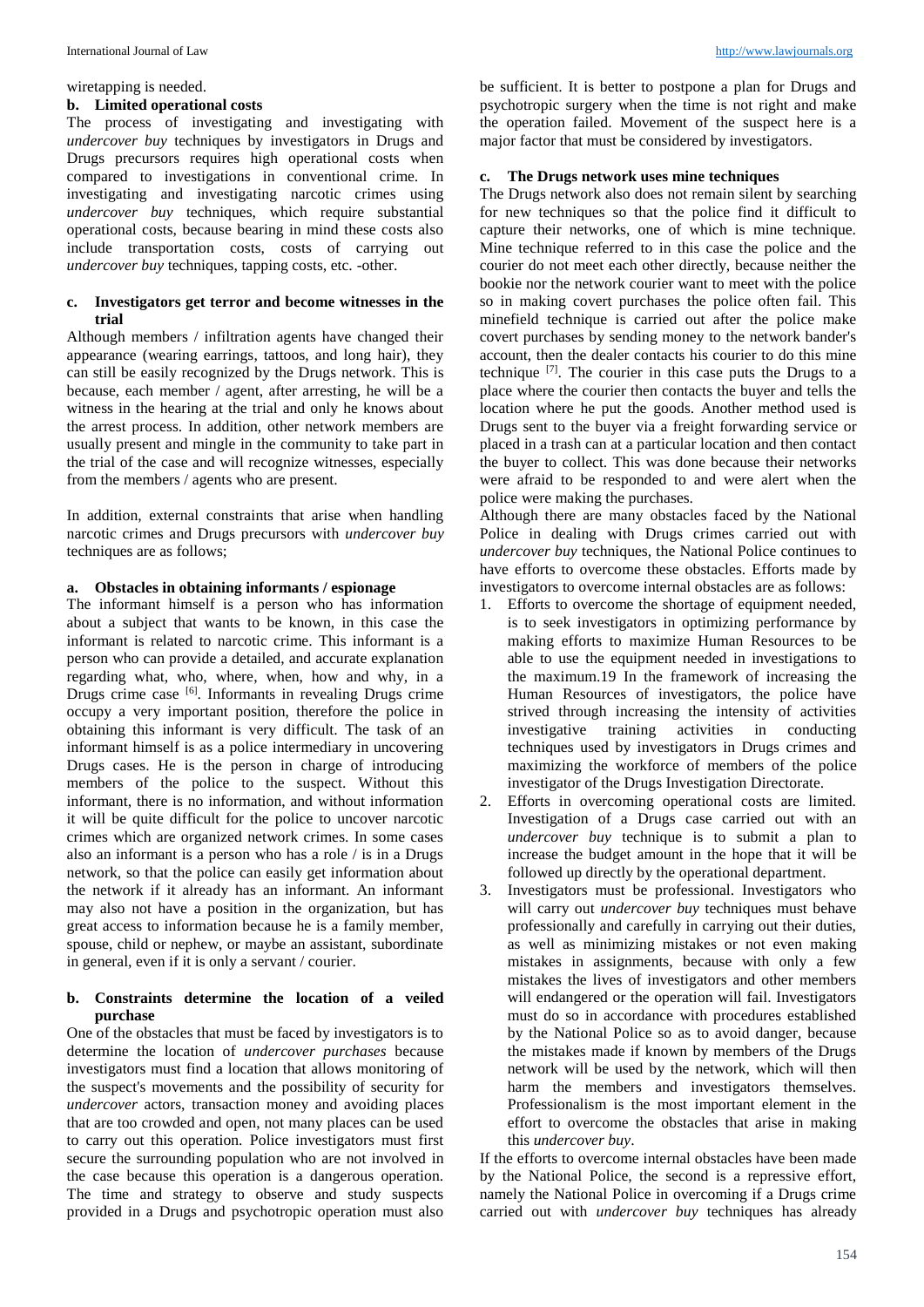taken place. The investigator's efforts to overcome external obstacles are as follows:

- 1. Obtain informants and optimize the role of the suspect; the intended effort in optimizing the role of the informant here is by collecting information using informants (spies) and making covert purchases using couriers or suspects who have been caught. This informant is usually in an environment or community that is familiar with Drugs use. This informant certainly does not simply report to the police for free, of course there is something desired by the informant, usually the police do it with the lure of money.
- 2. Efforts to establish a hidden purchase location; The efforts made by police investigators in determining locations need to be considered as follows:
- a. The location must allow the supervision of the opponent and the possibility of security for *undercover*  actors in conducting transactions and avoid places that are too crowded and open.
- b. Location allows communication and detection tools to be used both to monitor the opponent and for the purposes of communication and for the coordination of all officers.
- c. The location must be controlled from an early age, so as to enable safety measures and avoid counterinvestigation of the opposing party.

Efforts made in overcoming minefield techniques; the efforts made by the National Police investigator to overcome this minefield technique by exploiting the weakness of this minefield technique in the eyes of the law due to the Drugs Act of 2009 which is contained in article 86 paragraph (2) concerning legal evidence.

The discussion above, when related to rehabilitation for Drugs abusers, the rehabilitation policy on Drugs abuse based on Drugs law number 35 of 2009 and psychotropic law number 5 of 1997 which has been implemented in Indonesia at this time is still not based on the value of justice and welfare, this is because there are still weaknesses and problems both in the level of the text of the law and its implementation<sup>[8]</sup>. Some rehabilitation policies for Drugs abuse are carried out in correctional institutions under the coordination of the Ministry of Health and Human Rights, some are implemented in hospitals / mental hospitals under the coordination of the Ministry of Health, and some are carried out in places of social rehabilitation under the authority of the Ministry of Social Affairs. and some have been carried out under the coordination of BNN / BNNP / BNNK, including the community component rehabilitation institutions. The mechanism of rehabilitation implementation in correctional institutions has been regulated in the Circular of the Minister of Law and Human Rights number: M.HH-01.PK.01.06.10 2015 concerning the Rehabilitation Implementation Mechanism for Penitentiaries (WBP) Abuse of Drugs and Decree of the Director General of Corrections of Kemenkumham number: PAS.121.PK.01.07.01 of 2017 concerning the determination of the Correctional UPT for organizing Rehabilitation Services for Prisoners and Prisoners in the Prison of Drug Abuse. In practice they are problems, both means of infrastructure, the process of rehabilitation, resources human, support funding and the process of evaluation. It 's resulted in not all abuse or victims of the drug to get the services of rehabilitation based on the value of justice that substantially and also about getting the right to live a basic

form of welfare that is evenly distributed, as that has been mandated in the opening of 1945 constitution.

#### **2. Reconstruction of rehabilitation for drugs users based on justice value in Indonesia**

The above indicators are measured with the aim of finding out the effectiveness of community empowerment in terms of encouraging the establishment of rehabilitation and postrehabilitation institutions for community components in the province of South Sulawesi in 2015.

Based on the description above, as of June 2015, the National Drugs Agency of South Sulawesi Province has collaborated with the Community Component Institution, namely LPAB, with inpatient categories realized until December, with 157 clients. A'bulo Sibatang Foundation with 25 inpatient categories which were realized until December, as many as 25 clients, LP4 Community Component Institutions which were realized as many as 46 clients, while for LPAIC Community Component Institution with inpatient categories were 5 people.

When compared with the realization of performance in 2014, the Community Components Rehabilitation Institute in the South Sulawesi region consisted of 2 foundations, namely the Makassar Representative Doulos Foundation and the Drugs Abuse Concern Care Group (YKP2N) of South Sulawesi. The two institutions are known to have carried out inpatient services to 4 Drugs addicts as Voluntary and Compulsary Data Based on Inpatient or Outpatient Status in South Sulawesi in 2014. From the performance achievements described above when compared to the achievement targets in the National Drugs Agency strategic plan document. South Sulawesi Province in 2015- 2019 as many as 1 Institution had been achieved as many as 4 Institutions, so the Regional Work Unit of the National Drugs Agency of South Sulawesi Province in 2015 had exceeded the target of 400 percent [9].

Achievement that exceeded the target of establishing / collaborating with the rehabilitation institution according to Bambang as the head of the Planning sub-section that: This encouraging performance was the result of efforts to succeed the rehabilitation program of 100,000 people, and by increasing the number of rehabilitation institutions it was expected to reduce the number of abusers imprisoned because At present between 60 to 70% of prisoners (LAPAS) are Drugs abusers and they are not dealers but victims that we should save by rehabilitation. Rehabilitation institutions are the best place for abusers who are victims of dealers or dealers and these institutions must be managed properly as stipulated in the Government Regulation of the Republic of Indonesia number 25 of 2011 Article 15 that each rehabilitation program provider must draw up standard operational management procedures rehabilitation in accordance with the type and method of therapy used with reference to rehabilitation management standards and guidelines.

Further Coaching To Former Abusers, Victims of Abuse and Drugs Addicts. Continuous rehabilitation is the stage of advanced care (after care) which is a series of positive and productive activities for drug abusers / addicts after undergoing the recovery phase (medical and social rehabilitation)<sup>[10]</sup>. The stages of advanced development are an integral part in the series of rehabilitation of Drugs dependency and cannot be considered as a form of standalone therapy, this is related to the general understanding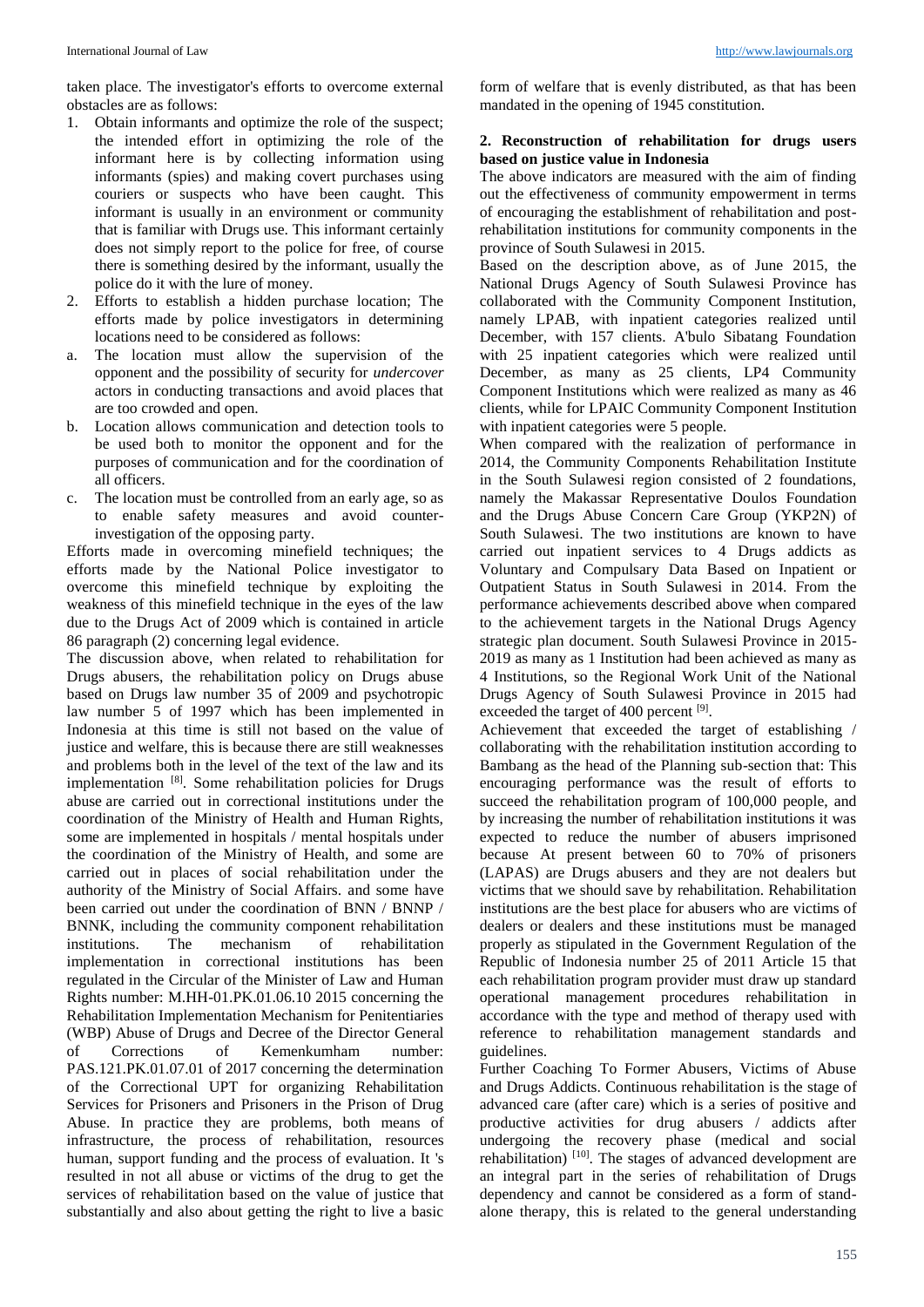that after addicts undergo rehabilitation programs at rehabilitation sites, they still need assistance so that the process of reintegration into the community can take place in accordance with the aim of being able to live a normative, independent and productive life.

Post rehabilitation is an inseparable part of the ongoing<br>rehabilitation process. The importance of the rehabilitation process. The importance of the implementation of the post-rehabilitation program is to help former Drugs abusers to return to life in the middle of society in a normative, productive and independent manner and be able to function socially, so as to reduce the negative stigma of the community towards former Drugs abusers and increase community support for the process recovery. Post rehabilitation services are part of social rehabilitation in the form of advanced coaching in the form of assistance, skills improvement and productivity support to be able to maintain recovery and adapt to the social and independent environment.

Reflecting on the above matter, the writer of Reconstruction of the rehabilitation policy for Abuse and Drugs victims contained in law number 35 years2009 regarding Drugs and law number 5 of 1997 concerning psychotropics, can be carried out for the implementation of punishment / stipulation of rehabilitation of addicts and victims of Drugs Abuse can be described as follows :

#### **Before Reconstruction**

Article 127 of Law No. 35 of 2009 reads:

- (3) Any Misuse of:
- a. Group I Drugs shall be subjected to a maximum prison sentence of 4 (four) years.

Weaknesses: That imprisonment for Drugs abuse is not appropriate, should not be sentenced to prison, but the rehabilitation sentence, both medical rehabilitation and social rehabilitation.

b. Group II Drugs is for himself sentenced to a maximum imprisonment of 2 (two) years.

Weaknesses: That addicts and victims of Drugs abuse, not prison convicts are encouraged to become addicts and criminals.

c. Drugs class III for themselves punished with a maximum imprisonment of 1 (one) year.

Weaknesses: Not all Drugs users suffer from dependency syndrome, but there are those who do not experience acute intoxication, harmful use, dependency syndrome, psychotic disorders, etc. Which should dite r fire rehabilitation in Article 37 (1).

Article 37 (1): Psychotropic users suffering from dependency syndrome are obliged to participate in treatment and / or treatment.

Article 38: Rehabilitation for psychotropic users suffering from dependency syndrome is intended to restore and / or develop their physical, mental and social abilities.

Article 39 (1): Rehabilitation for psychotropic users suffering from dependency syndrome is carried out at rehabilitation facilities organized by the government and / or the community. Article 41: psychotropic users suffering from dependency syndrome related to criminal offenses in the field of psychotropics can be ordered by a judge who decides the case to undergo treatment and / or treatment.

Weaknesses: That not only psychotropic users who have dependency syndrome must be restored, but all categories of psychotropic users must be rehabilitated (articles: 37, 38). That all psychotropic users must be dependent not only

those who have to be rehabilitated in rehabilitation facilities. Article: 39 That the judge ordered by criminal acts related to psychotropic drugs is not only those who experience dependency syndrome who are ordered to do therapy and rehabilitation article 41.

### **After Reconstruction**

Article 127 reads:

- (3) Every victim or Drugs abuse:
- Group I is sentenced to rehabilitation for a maximum of 3 (three) years.
- b. Group II is sentenced to rehabilitation for a maximum of 2 (two) years.
- c. Group III for personal use is punishable by rehabilitation for a maximum of 1 (one) year.

The reconstruction of rehabilitation includes medical rehabilitation and / or social rehabilitation which is adjusted to the patient's psychological condition. In determining the status of suspects / defendants as victims or abusers / addicts of Drugs set by the court, with the recommendation of the team assessment Integrated (TAT). Articles 37-39 and article 41. Those who must receive therapy and rehabilitation must not only experience dependency syndrome, but all psychotropic users, both those who have dependency syndrome and those who do not or those who are mild to severe, must receive therapy and rehabilitation to restore the condition his health. Must be determined through court, with Recommendations from the Integrated Assessment Team (TAT). Unless psychotropic users who participate in the IPWL program do not have to be determined by the court because the process is voluntary in their own awareness.

Reconstruction of the article Article 54, 55, 56, 57, 58, and Article 127 legislation Drugs No. 35 in 2009 and reconstruction in chapters 37, 38, 39, and 41 law number 5 of 2007 on Psychotropic as that described above, is expected to reduce or not going to happen again concerns the case of rehabilitation against misuse or casualties as a result of Drugs by unscrupulous officers enforcement of law due to provisions of the law against the victim/ abuse or addict that are increasingly clear process of law that do only for the determination of formalities, although still carried out the process of investigation, trial in court, and prosecution. But so should also be considered recommendation of team assessment integrated are implemented by BNN./ BNNK in determining the condition and status of suspects that includes the category of victim / Abuse of or addicted to Drugs for himself alone. Matters of things that become problems or weaknesses prior to do reconstruction in chapters 54, 55, 56, 57, 58, and Article 127 legislation Drugs No. 35 in 2009 and reconstruction in chapters 37, 38, 39, and 41 law number 5 of 2007 concerning psychotropic substances 35 of 2009 have been listed and provide legal certainty to the suspect party as a victim / Abuse or Drugs addict for which relevant agencies are given the authority to determine the condition of the suspect. In which the place of rehabilitation that will occupy it safe and expected to be able to restore the condition of dependency. Also regarding the abuse that exist within to 2 (two) legislation that are dedicated only to addicts, as do the reconstruction of the right is not only the addict alone are entitled to receive the decision of therapy and rehabilitation but covers all abusers on both the mild, moderate or severe, already in the category of abuse with dependence or abuse